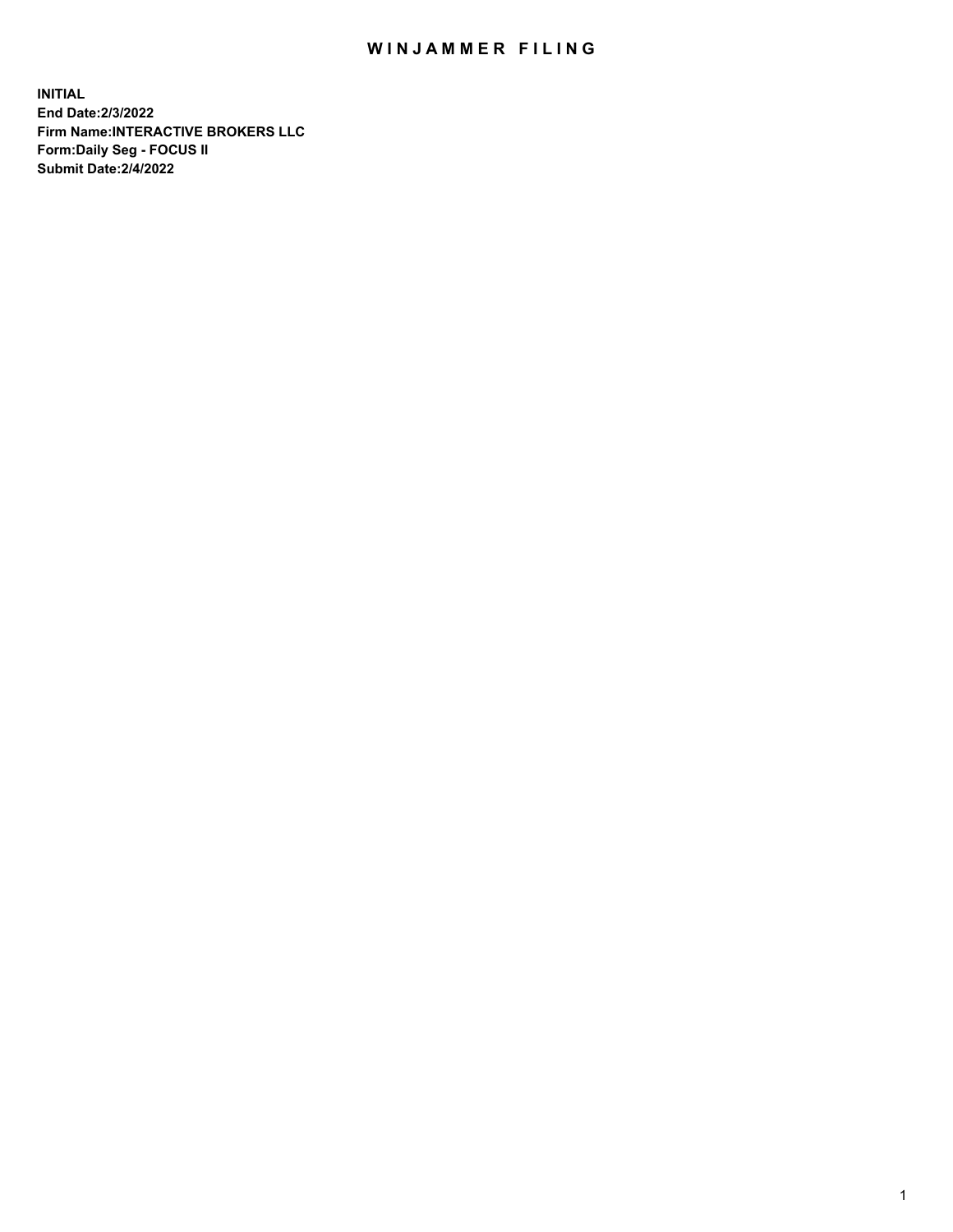**INITIAL End Date:2/3/2022 Firm Name:INTERACTIVE BROKERS LLC Form:Daily Seg - FOCUS II Submit Date:2/4/2022 Daily Segregation - Cover Page**

| Name of Company                                                                                                                                                                                                                                                                                                                | <b>INTERACTIVE BROKERS LLC</b>                                                                 |
|--------------------------------------------------------------------------------------------------------------------------------------------------------------------------------------------------------------------------------------------------------------------------------------------------------------------------------|------------------------------------------------------------------------------------------------|
| <b>Contact Name</b>                                                                                                                                                                                                                                                                                                            | James Menicucci                                                                                |
| <b>Contact Phone Number</b>                                                                                                                                                                                                                                                                                                    | 203-618-8085                                                                                   |
| <b>Contact Email Address</b>                                                                                                                                                                                                                                                                                                   | jmenicucci@interactivebrokers.c<br>om                                                          |
| FCM's Customer Segregated Funds Residual Interest Target (choose one):<br>a. Minimum dollar amount: ; or<br>b. Minimum percentage of customer segregated funds required:%; or<br>c. Dollar amount range between: and; or<br>d. Percentage range of customer segregated funds required between:% and%.                          | $\overline{\mathbf{0}}$<br>$\overline{\mathbf{0}}$<br>155,000,000 245,000,000<br>00            |
| FCM's Customer Secured Amount Funds Residual Interest Target (choose one):<br>a. Minimum dollar amount: ; or<br>b. Minimum percentage of customer secured funds required:% ; or<br>c. Dollar amount range between: and; or<br>d. Percentage range of customer secured funds required between:% and%.                           | $\overline{\mathbf{0}}$<br>$\overline{\mathbf{0}}$<br>80,000,000 120,000,000<br>0 <sub>0</sub> |
| FCM's Cleared Swaps Customer Collateral Residual Interest Target (choose one):<br>a. Minimum dollar amount: ; or<br>b. Minimum percentage of cleared swaps customer collateral required:% ; or<br>c. Dollar amount range between: and; or<br>d. Percentage range of cleared swaps customer collateral required between:% and%. | <u>0</u><br><u>0</u><br>0 <sub>0</sub><br>0 <sub>0</sub>                                       |

Attach supporting documents CH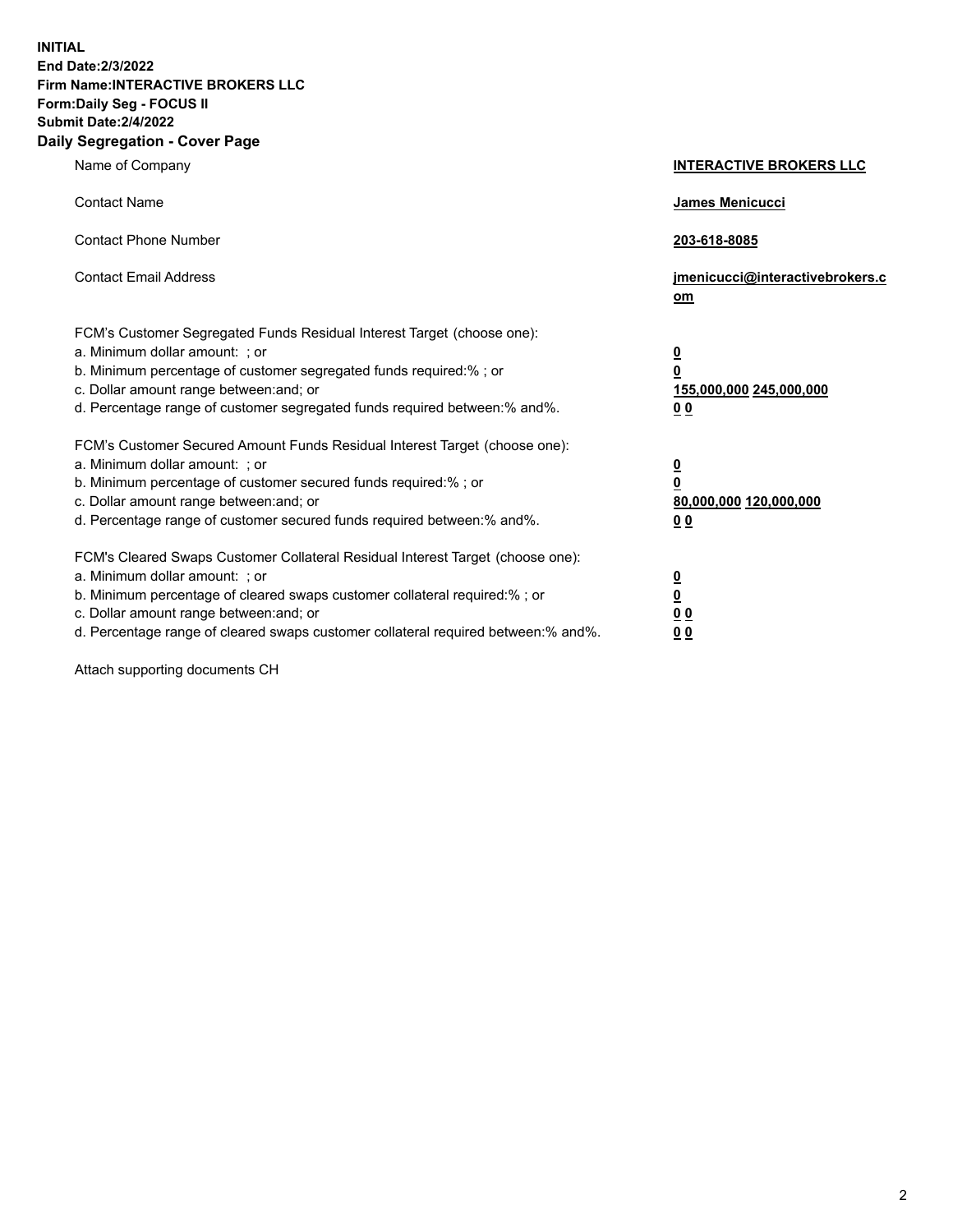**INITIAL End Date:2/3/2022 Firm Name:INTERACTIVE BROKERS LLC Form:Daily Seg - FOCUS II Submit Date:2/4/2022 Daily Segregation - Secured Amounts**

|     | Foreign Futures and Foreign Options Secured Amounts                                                        |                                                |
|-----|------------------------------------------------------------------------------------------------------------|------------------------------------------------|
|     | Amount required to be set aside pursuant to law, rule or regulation of a foreign                           | $0$ [7305]                                     |
|     | government or a rule of a self-regulatory organization authorized thereunder                               |                                                |
| 1.  | Net ledger balance - Foreign Futures and Foreign Option Trading - All Customers                            |                                                |
|     | A. Cash                                                                                                    | 409,959,317 [7315]                             |
|     | B. Securities (at market)                                                                                  | $0$ [7317]                                     |
| 2.  | Net unrealized profit (loss) in open futures contracts traded on a foreign board of trade                  | 75,689,714 [7325]                              |
| 3.  | Exchange traded options                                                                                    |                                                |
|     | a. Market value of open option contracts purchased on a foreign board of trade                             | 118,974 [7335]                                 |
|     | b. Market value of open contracts granted (sold) on a foreign board of trade                               | $-9,223$ [7337]                                |
| 4.  | Net equity (deficit) (add lines 1. 2. and 3.)                                                              | 485,758,782 [7345]                             |
| 5.  | Account liquidating to a deficit and account with a debit balances - gross amount                          | 3,787 [7351]                                   |
|     | Less: amount offset by customer owned securities                                                           | 0 [7352] 3,787 [7354]                          |
| 6.  | Amount required to be set aside as the secured amount - Net Liquidating Equity                             | 485,762,569 [7355]                             |
|     | Method (add lines 4 and 5)                                                                                 |                                                |
| 7.  | Greater of amount required to be set aside pursuant to foreign jurisdiction (above) or line<br>6.          | 485,762,569 [7360]                             |
|     | FUNDS DEPOSITED IN SEPARATE REGULATION 30.7 ACCOUNTS                                                       |                                                |
| 1.  | Cash in banks                                                                                              |                                                |
|     | A. Banks located in the United States                                                                      | 49,805,669 [7500]                              |
|     | B. Other banks qualified under Regulation 30.7                                                             | 0 [7520] 49,805,669 [7530]                     |
| 2.  | <b>Securities</b>                                                                                          |                                                |
|     | A. In safekeeping with banks located in the United States                                                  | 348,865,500 [7540]                             |
|     | B. In safekeeping with other banks qualified under Regulation 30.7                                         | 0 [7560] 348,865,500 [7570]                    |
| 3.  | Equities with registered futures commission merchants                                                      |                                                |
|     | A. Cash                                                                                                    | $0$ [7580]                                     |
|     | <b>B.</b> Securities                                                                                       | $0$ [7590]                                     |
|     | C. Unrealized gain (loss) on open futures contracts                                                        | $0$ [7600]                                     |
|     | D. Value of long option contracts                                                                          | $0$ [7610]                                     |
|     | E. Value of short option contracts                                                                         | 0 [7615] 0 [7620]                              |
| 4.  | Amounts held by clearing organizations of foreign boards of trade                                          |                                                |
|     | A. Cash                                                                                                    | $0$ [7640]                                     |
|     | <b>B.</b> Securities                                                                                       | $0$ [7650]                                     |
|     | C. Amount due to (from) clearing organization - daily variation                                            | $0$ [7660]                                     |
|     | D. Value of long option contracts                                                                          | $0$ [7670]                                     |
|     | E. Value of short option contracts                                                                         | 0 [7675] 0 [7680]                              |
| 5.  | Amounts held by members of foreign boards of trade                                                         |                                                |
|     | A. Cash                                                                                                    | 216,648,515 [7700]                             |
|     | <b>B.</b> Securities                                                                                       | $0$ [7710]                                     |
|     | C. Unrealized gain (loss) on open futures contracts                                                        | 5,090,075 [7720]                               |
|     | D. Value of long option contracts                                                                          | 118,974 [7730]                                 |
|     | E. Value of short option contracts                                                                         | <u>-9,223</u> [7735] <u>221,848,341</u> [7740] |
| 6.  | Amounts with other depositories designated by a foreign board of trade                                     | $0$ [7760]                                     |
| 7.  | Segregated funds on hand                                                                                   | $0$ [7765]                                     |
| 8.  | Total funds in separate section 30.7 accounts                                                              | 620,519,510 [7770]                             |
| 9.  | Excess (deficiency) Set Aside for Secured Amount (subtract line 7 Secured Statement<br>Page 1 from Line 8) | 134,756,941 [7380]                             |
| 10. | Management Target Amount for Excess funds in separate section 30.7 accounts                                | 80,000,000 [7780]                              |
| 11. | Excess (deficiency) funds in separate 30.7 accounts over (under) Management Target                         | 54,756,941 [7785]                              |
|     |                                                                                                            |                                                |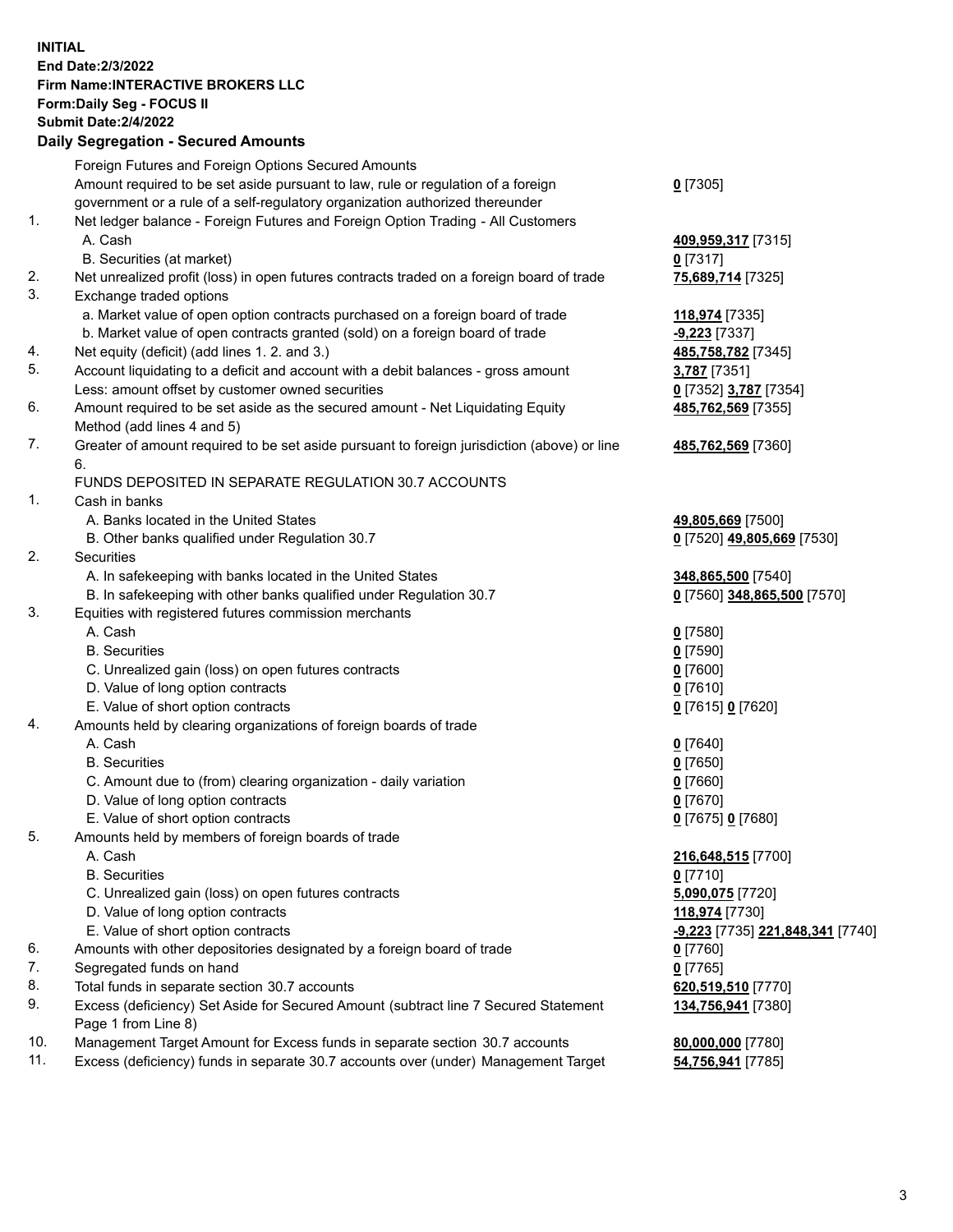**INITIAL End Date:2/3/2022 Firm Name:INTERACTIVE BROKERS LLC Form:Daily Seg - FOCUS II Submit Date:2/4/2022 Daily Segregation - Segregation Statement** SEGREGATION REQUIREMENTS(Section 4d(2) of the CEAct) 1. Net ledger balance A. Cash **7,572,495,754** [7010] B. Securities (at market) **0** [7020] 2. Net unrealized profit (loss) in open futures contracts traded on a contract market **179,562,792** [7030] 3. Exchange traded options A. Add market value of open option contracts purchased on a contract market **707,202,603** [7032] B. Deduct market value of open option contracts granted (sold) on a contract market **-664,841,491** [7033] 4. Net equity (deficit) (add lines 1, 2 and 3) **7,794,419,658** [7040] 5. Accounts liquidating to a deficit and accounts with debit balances - gross amount **1,030,476** [7045] Less: amount offset by customer securities **0** [7047] **1,030,476** [7050] 6. Amount required to be segregated (add lines 4 and 5) **7,795,450,134** [7060] FUNDS IN SEGREGATED ACCOUNTS 7. Deposited in segregated funds bank accounts A. Cash **739,045,611** [7070] B. Securities representing investments of customers' funds (at market) **5,080,635,390** [7080] C. Securities held for particular customers or option customers in lieu of cash (at market) **0** [7090] 8. Margins on deposit with derivatives clearing organizations of contract markets A. Cash **1,988,787,684** [7100] B. Securities representing investments of customers' funds (at market) **280,928,207** [7110] C. Securities held for particular customers or option customers in lieu of cash (at market) **0** [7120] 9. Net settlement from (to) derivatives clearing organizations of contract markets **-6,792,276** [7130] 10. Exchange traded options A. Value of open long option contracts **707,202,603** [7132] B. Value of open short option contracts **-664,841,491** [7133] 11. Net equities with other FCMs A. Net liquidating equity **0** [7140] B. Securities representing investments of customers' funds (at market) **0** [7160] C. Securities held for particular customers or option customers in lieu of cash (at market) **0** [7170] 12. Segregated funds on hand **0** [7150] 13. Total amount in segregation (add lines 7 through 12) **8,124,965,728** [7180] 14. Excess (deficiency) funds in segregation (subtract line 6 from line 13) **329,515,594** [7190] 15. Management Target Amount for Excess funds in segregation **155,000,000** [7194] 16. Excess (deficiency) funds in segregation over (under) Management Target Amount **174,515,594** [7198]

Excess